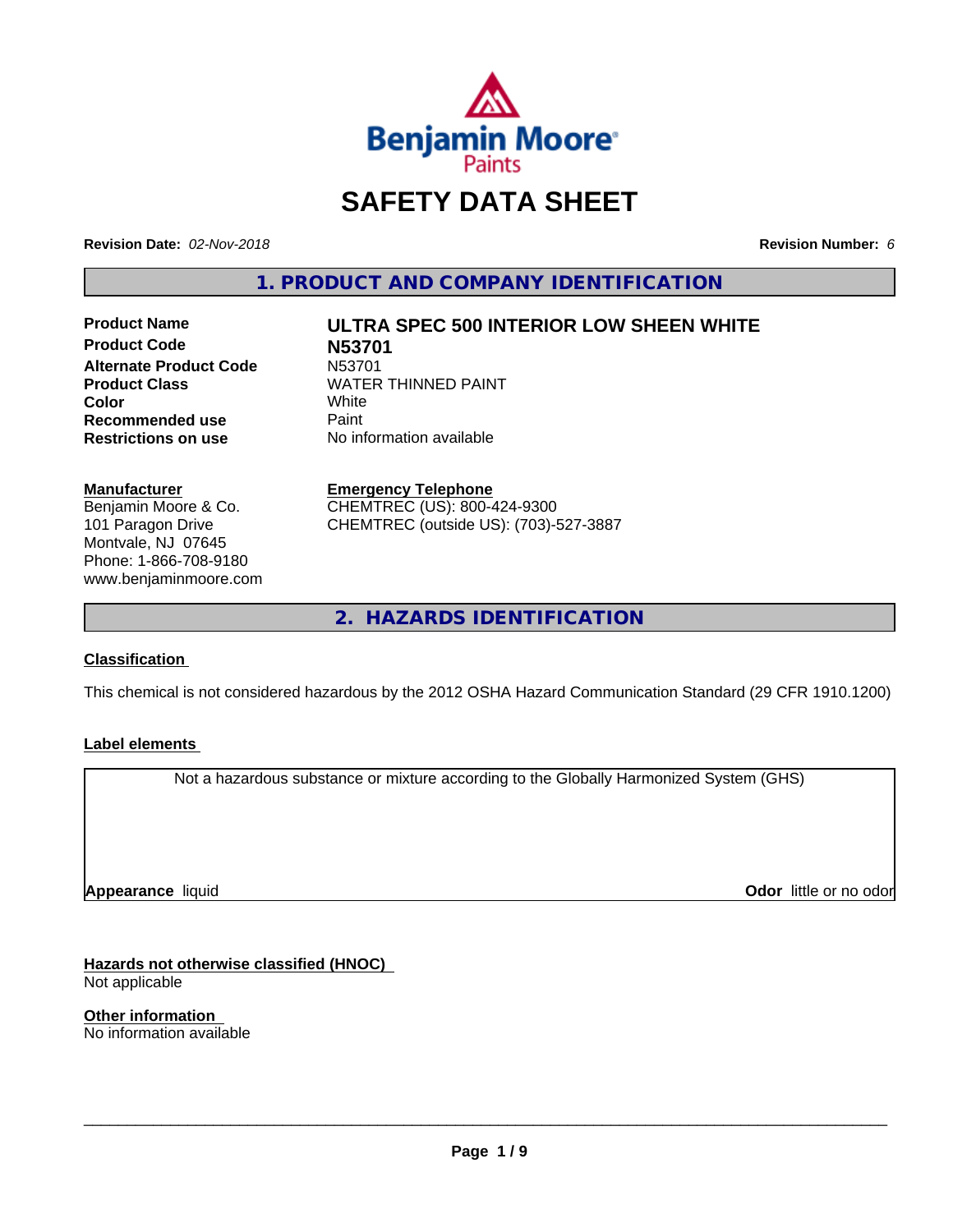# **3. COMPOSITION INFORMATION ON COMPONENTS**

| <b>Chemical name</b>            | CAS No.    | Weight-% |
|---------------------------------|------------|----------|
| Titanium dioxide                | 13463-67-7 | 20       |
| Nepheline svenite               | 37244-96-5 |          |
| Limestone                       | 1317-65-3  |          |
| Silica, amorphous               | 7631-86-9  |          |
| Sodium C14-C16 olefin sulfonate | 68439-57-6 | U.5      |

|                                                  | 4. FIRST AID MEASURES                                                                                    |
|--------------------------------------------------|----------------------------------------------------------------------------------------------------------|
| <b>General Advice</b>                            | No hazards which require special first aid measures.                                                     |
| <b>Eye Contact</b>                               | Rinse thoroughly with plenty of water for at least 15 minutes and consult a<br>physician.                |
| <b>Skin Contact</b>                              | Wash off immediately with soap and plenty of water while removing all<br>contaminated clothes and shoes. |
| <b>Inhalation</b>                                | Move to fresh air. If symptoms persist, call a physician.                                                |
| Ingestion                                        | Clean mouth with water and afterwards drink plenty of water. Consult a physician<br>if necessary.        |
| <b>Most Important</b><br><b>Symptoms/Effects</b> | None known.                                                                                              |
| <b>Notes To Physician</b>                        | Treat symptomatically.                                                                                   |

**5. FIRE-FIGHTING MEASURES**

| <b>Suitable Extinguishing Media</b>                                              | Use extinguishing measures that are appropriate to local<br>circumstances and the surrounding environment.                                   |  |
|----------------------------------------------------------------------------------|----------------------------------------------------------------------------------------------------------------------------------------------|--|
| <b>Protective Equipment And Precautions For</b><br><b>Firefighters</b>           | As in any fire, wear self-contained breathing apparatus<br>pressure-demand, MSHA/NIOSH (approved or equivalent)<br>and full protective gear. |  |
| <b>Specific Hazards Arising From The Chemical</b>                                | Closed containers may rupture if exposed to fire or<br>extreme heat.                                                                         |  |
| <b>Sensitivity To Mechanical Impact</b>                                          | No.                                                                                                                                          |  |
| <b>Sensitivity To Static Discharge</b>                                           | No.                                                                                                                                          |  |
| <b>Flash Point Data</b><br>Flash Point (°F)<br>Flash Point (°C)<br><b>Method</b> | Not applicable<br>Not applicable<br>Not applicable                                                                                           |  |
| <b>Flammability Limits In Air</b>                                                |                                                                                                                                              |  |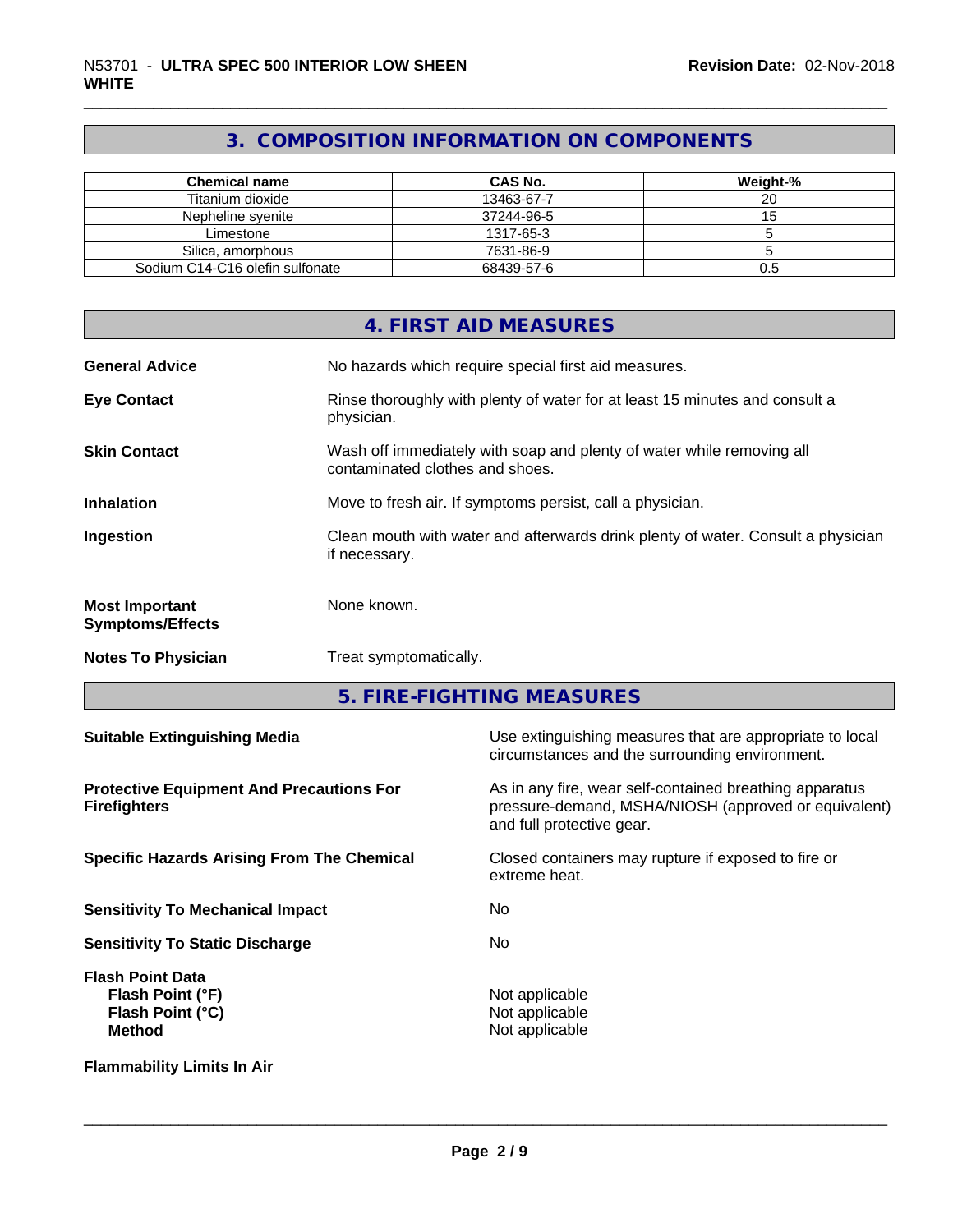# **Lower flammability limit:**<br> **Upper flammability limit:**<br>
Upper flammability limit:<br>
Not applicable **Upper flammability limit:**

**NFPA Health:** 1 **Flammability:** 0 **Instability:** 0 **Special:** Not Applicable

# **NFPA Legend**

- 0 Not Hazardous
- 1 Slightly
- 2 Moderate
- 3 High
- 4 Severe

*The ratings assigned are only suggested ratings, the contractor/employer has ultimate responsibilities for NFPA ratings where this system is used.*

*Additional information regarding the NFPA rating system is available from the National Fire Protection Agency (NFPA) at www.nfpa.org.*

# **6. ACCIDENTAL RELEASE MEASURES**

| <b>Personal Precautions</b>      | Avoid contact with skin, eyes and clothing. Ensure adequate ventilation.                                                                                                         |
|----------------------------------|----------------------------------------------------------------------------------------------------------------------------------------------------------------------------------|
| <b>Other Information</b>         | Prevent further leakage or spillage if safe to do so.                                                                                                                            |
| <b>Environmental precautions</b> | See Section 12 for additional Ecological Information.                                                                                                                            |
| <b>Methods for Cleaning Up</b>   | Soak up with inert absorbent material. Sweep up and shovel into suitable<br>containers for disposal.                                                                             |
|                                  | 7. HANDLING AND STORAGE                                                                                                                                                          |
| <b>Handling</b>                  | Avoid contact with skin, eyes and clothing. Avoid breathing vapors, spray mists or<br>sanding dust. In case of insufficient ventilation, wear suitable respiratory<br>equipment. |
| <b>Storage</b>                   | Keep container tightly closed. Keep out of the reach of children.                                                                                                                |
| <b>Incompatible Materials</b>    | No information available                                                                                                                                                         |

# **8. EXPOSURE CONTROLS/PERSONAL PROTECTION**

# **Exposure Limits**

| <b>Chemical name</b> | <b>ACGIH TLV</b>  | <b>OSHA PEL</b>            |
|----------------------|-------------------|----------------------------|
| Titanium dioxide     | 10 mg/m $3$ - TWA | 15 mg/m $3$ - TWA          |
| Limestone            | N/E               | 15 mg/m <sup>3</sup> - TWA |
|                      |                   | $5 \text{ ma/m}^3$ - TWA   |
| Silica, amorphous    | N/E               | 20 mppcf - TWA             |
|                      |                   |                            |

#### **Legend**

ACGIH - American Conference of Governmental Industrial Hygienists Exposure Limits OSHA - Occupational Safety & Health Administration Exposure Limits N/E - Not Established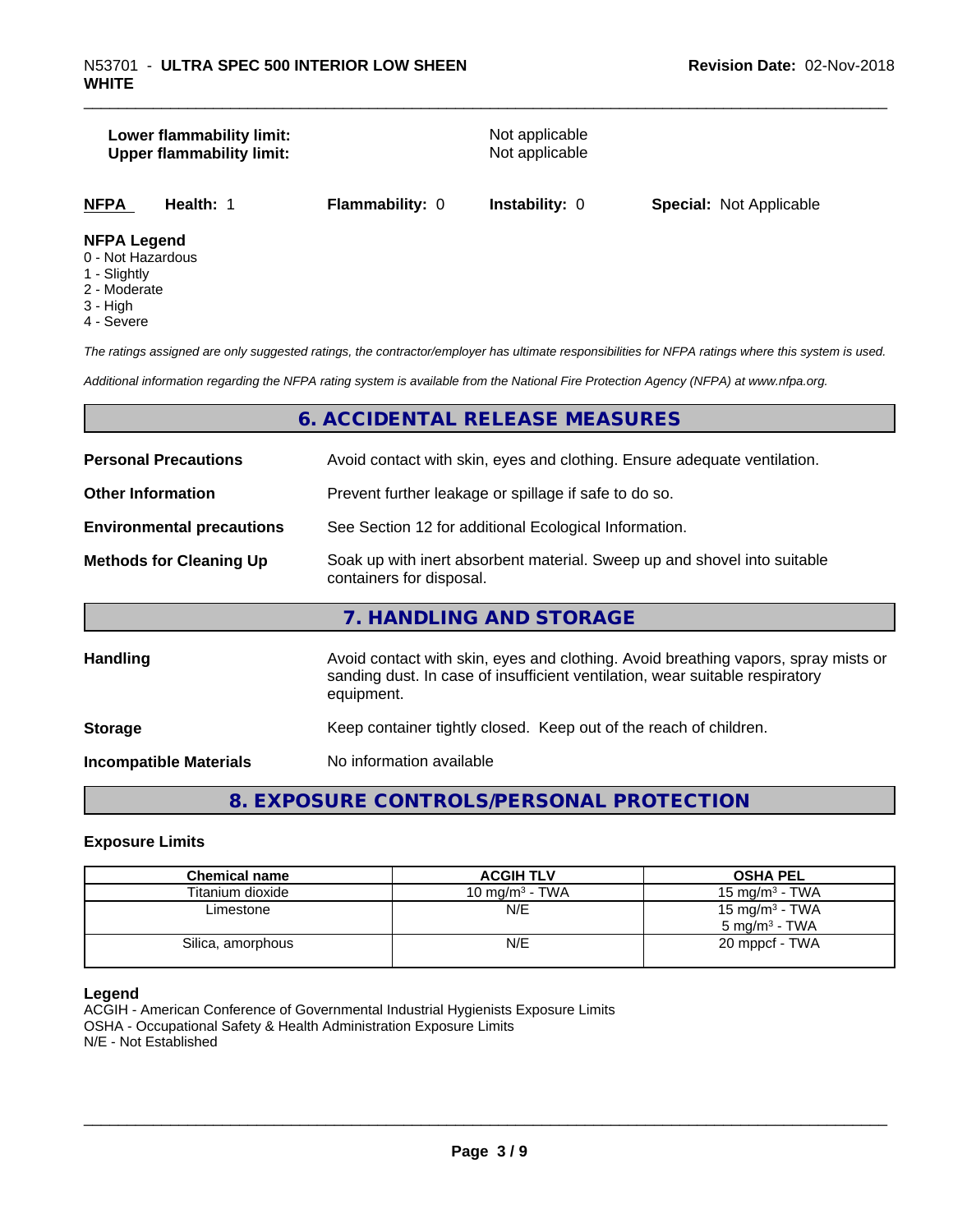| <b>Engineering Measures</b>          | Ensure adequate ventilation, especially in confined areas.                                                                          |  |  |
|--------------------------------------|-------------------------------------------------------------------------------------------------------------------------------------|--|--|
| <b>Personal Protective Equipment</b> |                                                                                                                                     |  |  |
| <b>Eye/Face Protection</b>           | Safety glasses with side-shields.                                                                                                   |  |  |
| <b>Skin Protection</b>               | Protective gloves and impervious clothing.                                                                                          |  |  |
| <b>Respiratory Protection</b>        | In case of insufficient ventilation wear suitable respiratory equipment.                                                            |  |  |
| <b>Hygiene Measures</b>              | Avoid contact with skin, eyes and clothing. Remove and wash contaminated<br>clothing before re-use. Wash thoroughly after handling. |  |  |

# **9. PHYSICAL AND CHEMICAL PROPERTIES**

| Appearance                           | liquid                   |
|--------------------------------------|--------------------------|
| Odor                                 | little or no odor        |
| <b>Odor Threshold</b>                | No information available |
| Density (Ibs/gal)                    | $10.9 - 11.0$            |
| <b>Specific Gravity</b>              | $1.30 - 1.32$            |
| pH                                   | No information available |
| <b>Viscosity (cps)</b>               | No information available |
| Solubility(ies)                      | No information available |
| <b>Water solubility</b>              | No information available |
| <b>Evaporation Rate</b>              | No information available |
| Vapor pressure @20 °C (kPa)          | No information available |
| Vapor density                        | No information available |
| Wt. % Solids                         | $50 - 60$                |
| Vol. % Solids                        | $35 - 45$                |
| Wt. % Volatiles                      | $40 - 50$                |
| Vol. % Volatiles                     | $55 - 65$                |
| <b>VOC Regulatory Limit (g/L)</b>    | $\Omega$                 |
| <b>Boiling Point (°F)</b>            | 212                      |
| <b>Boiling Point (°C)</b>            | 100                      |
| <b>Freezing Point (°F)</b>           | 32                       |
| Freezing Point (°C)                  | $\Omega$                 |
| Flash Point (°F)                     | Not applicable           |
| Flash Point (°C)                     | Not applicable           |
| <b>Method</b>                        | Not applicable           |
| Flammability (solid, gas)            | Not applicable           |
| <b>Upper flammability limit:</b>     | Not applicable           |
| Lower flammability limit:            | Not applicable           |
| <b>Autoignition Temperature (°F)</b> | No information available |
| <b>Autoignition Temperature (°C)</b> | No information available |
| Decomposition Temperature (°F)       | No information available |
| Decomposition Temperature (°C)       | No information available |
| <b>Partition coefficient</b>         | No information available |

**Not applicable Not applicable** Not applicable **Flammability (solid, gas)** Not applicable **Not applicable Not applicable No information available Autoignition Temperature (°C)** No information available **No information available No information available No information available 10. STABILITY AND REACTIVITY Reactivity** Not Applicable

**Chemical Stability Stable under normal conditions.** 

**Conditions to avoid Conditions to avoid Prevent from freezing.**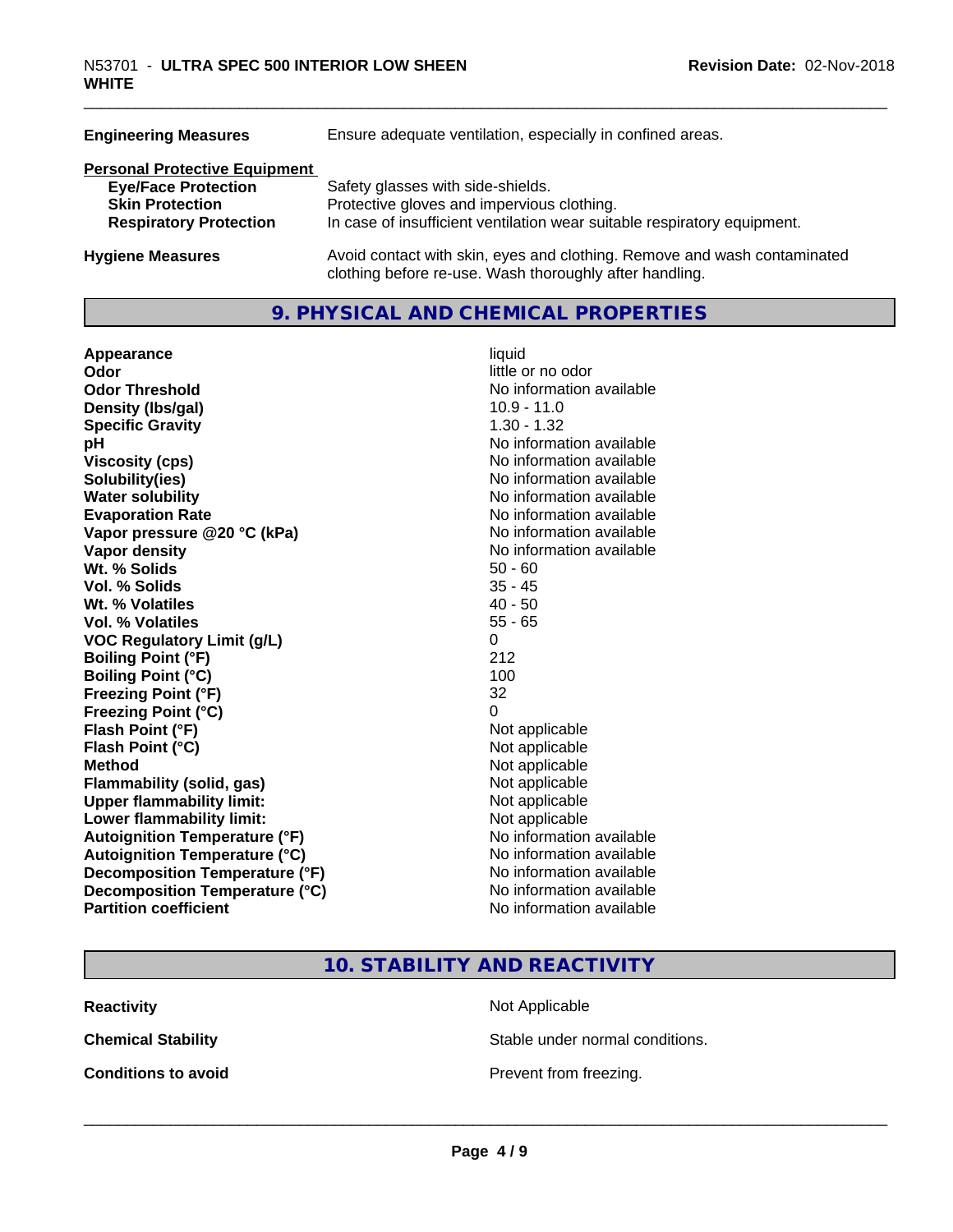| <b>Incompatible Materials</b>            | No materials to be especially mentioned.                                                   |
|------------------------------------------|--------------------------------------------------------------------------------------------|
| <b>Hazardous Decomposition Products</b>  | None under normal use.                                                                     |
| Possibility of hazardous reactions       | None under normal conditions of use.                                                       |
|                                          | 11. TOXICOLOGICAL INFORMATION                                                              |
| <b>Product Information</b>               |                                                                                            |
|                                          |                                                                                            |
| Information on likely routes of exposure |                                                                                            |
| <b>Principal Routes of Exposure</b>      | Eye contact, skin contact and inhalation.                                                  |
| <b>Acute Toxicity</b>                    |                                                                                            |
| <b>Product Information</b>               | No information available                                                                   |
|                                          | Symptoms related to the physical, chemical and toxicological characteristics               |
| <b>Symptoms</b>                          | No information available                                                                   |
|                                          | Delayed and immediate effects as well as chronic effects from short and long-term exposure |
| Eye contact                              | May cause slight irritation.                                                               |
| <b>Skin contact</b>                      | Substance may cause slight skin irritation. Prolonged or repeated contact may dry          |
| <b>Inhalation</b>                        | skin and cause irritation.<br>May cause irritation of respiratory tract.                   |
| Ingestion                                | Ingestion may cause gastrointestinal irritation, nausea, vomiting and diarrhea.            |
| <b>Sensitization</b>                     | No information available                                                                   |
| <b>Neurological Effects</b>              | No information available.                                                                  |
| <b>Mutagenic Effects</b>                 | No information available.                                                                  |
| <b>Reproductive Effects</b>              | No information available.                                                                  |
| <b>Developmental Effects</b>             | No information available.                                                                  |
| <b>Target organ effects</b>              | No information available.                                                                  |
| <b>STOT - single exposure</b>            | No information available.                                                                  |
| <b>STOT - repeated exposure</b>          | No information available.                                                                  |
| <b>Other adverse effects</b>             | No information available.                                                                  |
| <b>Aspiration Hazard</b>                 | No information available                                                                   |
| <b>Numerical measures of toxicity</b>    |                                                                                            |
|                                          | The following values are calculated based on chapter 3.1 of the GHS document               |
| <b>ATEmix (oral)</b>                     | 53002 mg/kg                                                                                |
| <b>ATEmix (dermal)</b>                   | 170535                                                                                     |

# **Component Information**

Titanium dioxide LD50 Oral: > 10000 mg/kg (Rat) Silica, amorphous LD50 Oral: > 5000 mg/kg (Rat) LD50 Dermal: 2,000 mg/kg (Rabbit)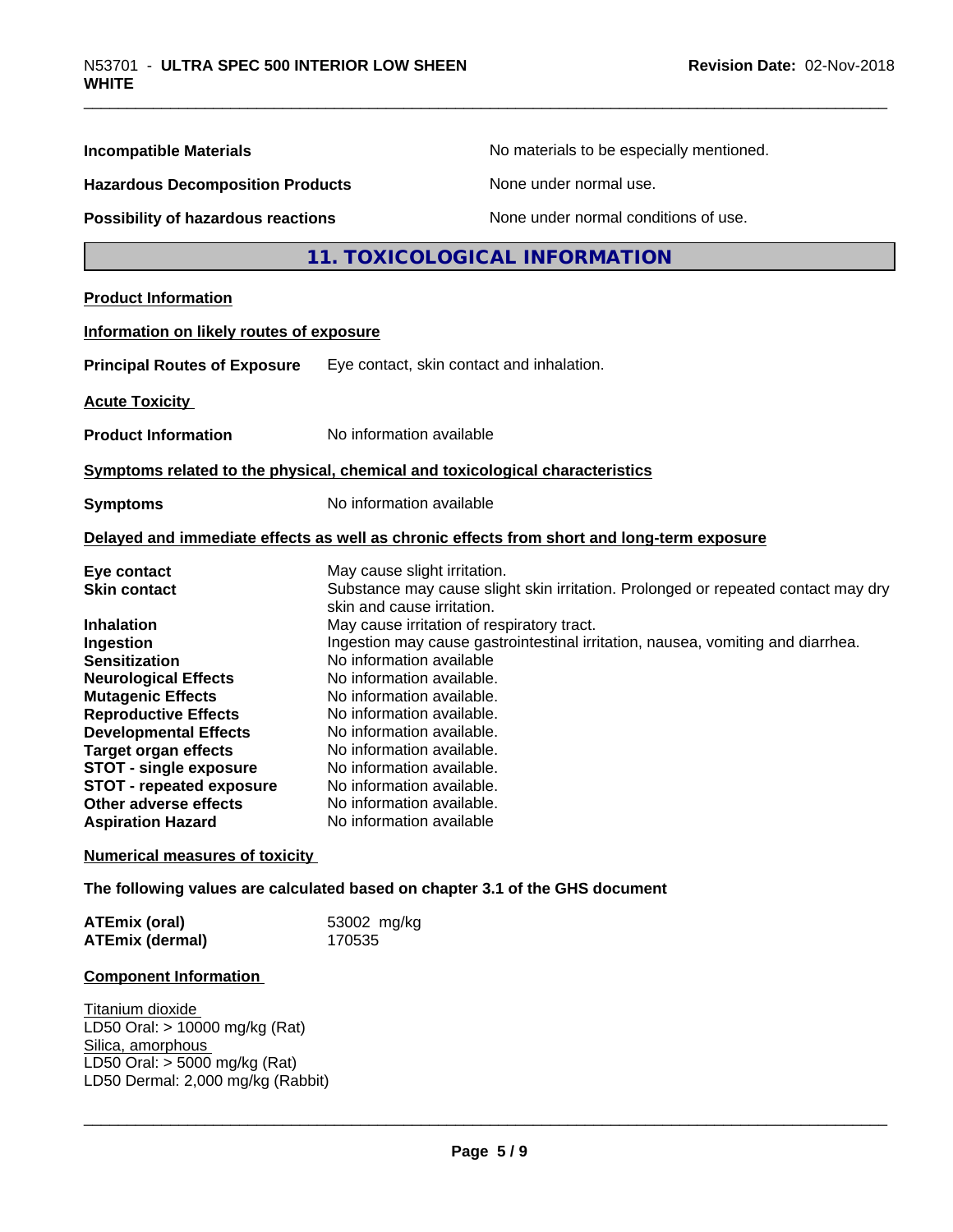#### LC50 Inhalation (Dust): > 2 mg/L

#### **Carcinogenicity**

*The information below indicateswhether each agency has listed any ingredient as a carcinogen:.*

| Chemical<br>`name      | <b>IARC</b>                  | <b>NTP</b> | <b>OSHA</b> |
|------------------------|------------------------------|------------|-------------|
|                        | .<br>2B<br>Human<br>Possible |            | ∟isted      |
| n dioxide<br>l itanıum | Carcinoɑen                   |            |             |

• Although IARC has classified titanium dioxide as possibly carcinogenic to humans (2B), their summary concludes: "No significant exposure to titanium dioxide is thought to occur during the use of products in which titanium dioxide is bound to other materials, such as paint."

#### **Legend**

IARC - International Agency for Research on Cancer NTP - National Toxicity Program OSHA - Occupational Safety & Health Administration

**12. ECOLOGICAL INFORMATION**

# **Ecotoxicity Effects**

The environmental impact of this product has not been fully investigated.

# **Product Information**

#### **Acute Toxicity to Fish**

No information available

# **Acute Toxicity to Aquatic Invertebrates**

No information available

#### **Acute Toxicity to Aquatic Plants**

No information available

# **Persistence / Degradability**

No information available.

#### **Bioaccumulation**

No information available.

#### **Mobility in Environmental Media**

No information available.

#### **Ozone**

No information available

# **Component Information**

#### **Acute Toxicity to Fish**

Titanium dioxide  $LC50: > 1000$  mg/L (Fathead Minnow - 96 hr.)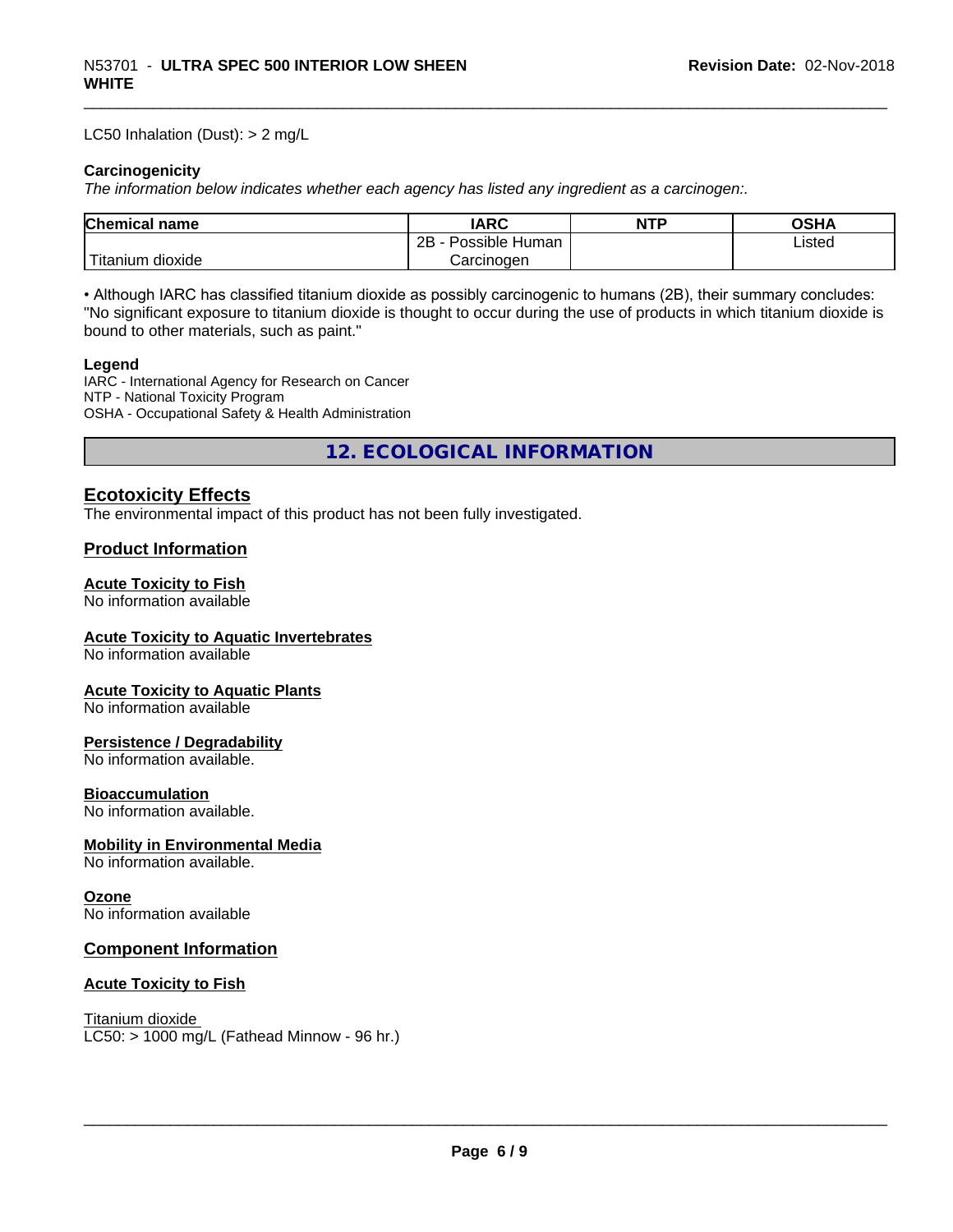#### **Acute Toxicity to Aquatic Invertebrates**

No information available

#### **Acute Toxicity to Aquatic Plants**

No information available

| <b>IMDG / IMO</b>            | Not regulated                                                                                                                                                                                                             |  |
|------------------------------|---------------------------------------------------------------------------------------------------------------------------------------------------------------------------------------------------------------------------|--|
|                              |                                                                                                                                                                                                                           |  |
| <b>ICAO / IATA</b>           | Not regulated                                                                                                                                                                                                             |  |
| <b>DOT</b>                   | Not regulated                                                                                                                                                                                                             |  |
|                              | 14. TRANSPORT INFORMATION                                                                                                                                                                                                 |  |
| <b>Waste Disposal Method</b> | Dispose of in accordance with federal, state, and local regulations. Local<br>requirements may vary, consult your sanitation department or state-designated<br>environmental protection agency for more disposal options. |  |
|                              | 13. DISPOSAL CONSIDERATIONS                                                                                                                                                                                               |  |

# **International Inventories**

| <b>TSCA: United States</b> | Yes - All components are listed or exempt. |
|----------------------------|--------------------------------------------|
| <b>DSL: Canada</b>         | No - Not all of the components are listed. |
|                            | One or more component is listed on NDSL.   |

# **Federal Regulations**

#### **SARA 311/312 hazardous categorization**

| Acute health hazard               | Nο |
|-----------------------------------|----|
| Chronic Health Hazard             | N٥ |
| Fire hazard                       | N٥ |
| Sudden release of pressure hazard | N٥ |
| Reactive Hazard                   | N٥ |

# **SARA 313**

Section 313 of Title III of the Superfund Amendments and Reauthorization Act of 1986 (SARA). This product contains a chemical or chemicals which are subject to the reporting requirements of the Act and Title 40 of the Code of Federal Regulations, Part 372:

*None*

#### **Clean Air Act,Section 112 Hazardous Air Pollutants (HAPs) (see 40 CFR 61)**

This product contains the following HAPs:

*None*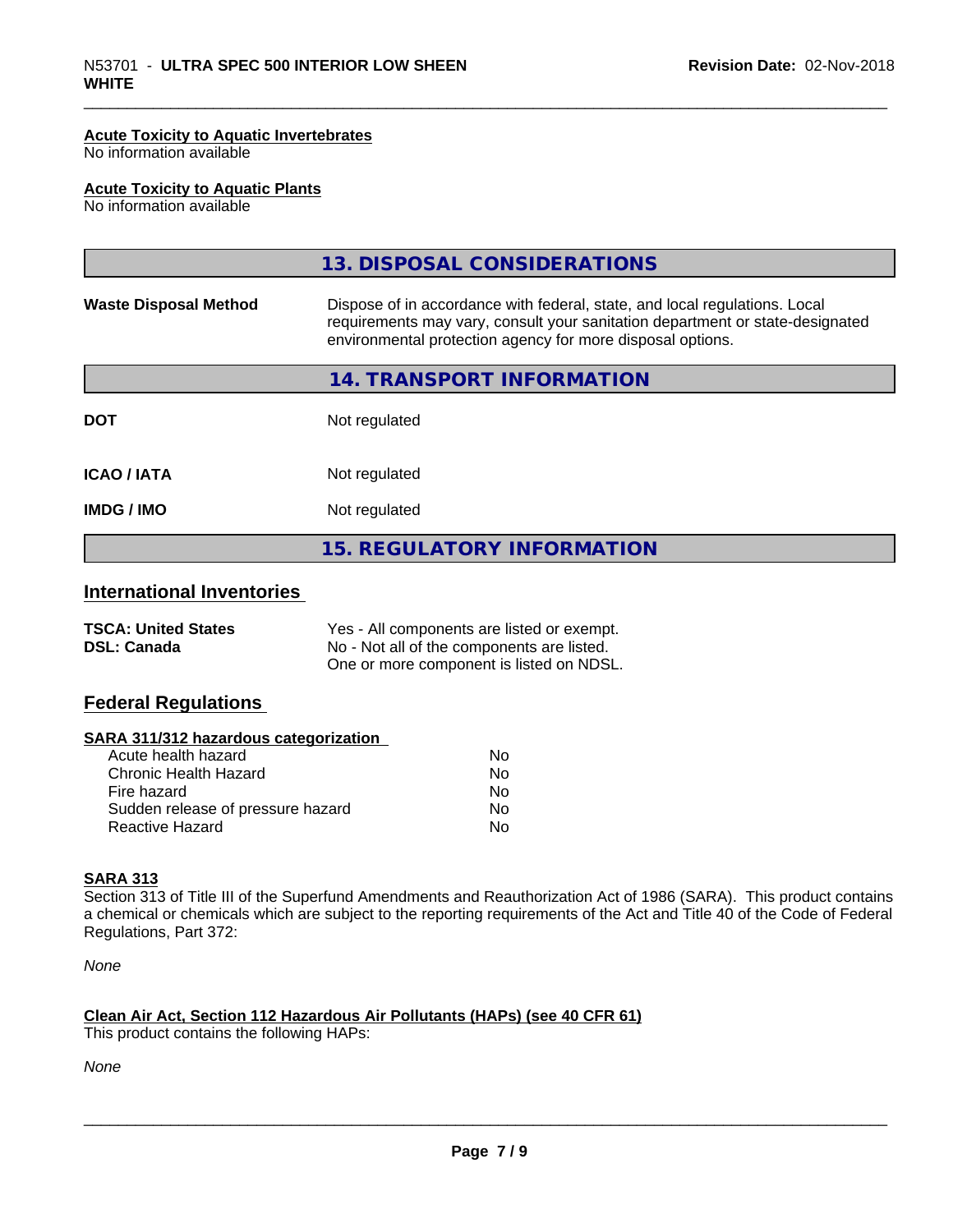# **US State Regulations**

#### **California Proposition 65**

**AVIMARNING:** Cancer and Reproductive Harm– www.P65warnings.ca.gov

# **State Right-to-Know**

| <b>Chemical name</b> | <b>Massachusetts</b> | <b>New Jersey</b> | Pennsylvania |
|----------------------|----------------------|-------------------|--------------|
| Titanium dioxide     |                      |                   |              |
| Limestone            |                      |                   |              |
| Silica, amorphous    |                      |                   |              |

#### **Legend**

X - Listed

| <b>16. OTHER INFORMATION</b>            |           |                                                                            |                      |          |  |  |
|-----------------------------------------|-----------|----------------------------------------------------------------------------|----------------------|----------|--|--|
| HMIS -                                  | Health: 1 | <b>Flammability: 0</b>                                                     | <b>Reactivity: 0</b> | $PPE: -$ |  |  |
| <b>HMIS Legend</b>                      |           |                                                                            |                      |          |  |  |
| 0 - Minimal Hazard<br>1 - Slight Hazard |           |                                                                            |                      |          |  |  |
| 2 - Moderate Hazard                     |           |                                                                            |                      |          |  |  |
| 3 - Serious Hazard                      |           |                                                                            |                      |          |  |  |
| 4 - Severe Hazard                       |           |                                                                            |                      |          |  |  |
| * - Chronic Hazard                      |           |                                                                            |                      |          |  |  |
|                                         |           | X - Consult your supervisor or S.O.P. for "Special" handling instructions. |                      |          |  |  |

*Note: The PPE rating has intentionally been left blank. Choose appropriate PPE that will protect employees from the hazards the material will present under the actual normal conditions of use.*

*Caution: HMISÒ ratings are based on a 0-4 rating scale, with 0 representing minimal hazards or risks, and 4 representing significant hazards or risks. Although HMISÒ ratings are not required on MSDSs under 29 CFR 1910.1200, the preparer, has chosen to provide them. HMISÒ ratings are to be used only in conjunction with a fully implemented HMISÒ program by workers who have received appropriate HMISÒ training. HMISÒ is a registered trade and service mark of the NPCA. HMISÒ materials may be purchased exclusively from J. J. Keller (800) 327-6868.*

 **WARNING!** If you scrape, sand, or remove old paint, you may release lead dust. LEAD IS TOXIC. EXPOSURE TO LEAD DUST CAN CAUSE SERIOUS ILLNESS, SUCH AS BRAIN DAMAGE, ESPECIALLY IN CHILDREN. PREGNANT WOMEN SHOULD ALSO AVOID EXPOSURE.Wear a NIOSH approved respirator to control lead exposure. Clean up carefully with a HEPA vacuum and a wet mop. Before you start, find out how to protect yourself and your family by contacting the National Lead Information Hotline at 1-800-424-LEAD or log on to www.epa.gov/lead.

**Prepared By** Product Stewardship Department Benjamin Moore & Co. 101 Paragon Drive Montvale, NJ 07645 800-225-5554